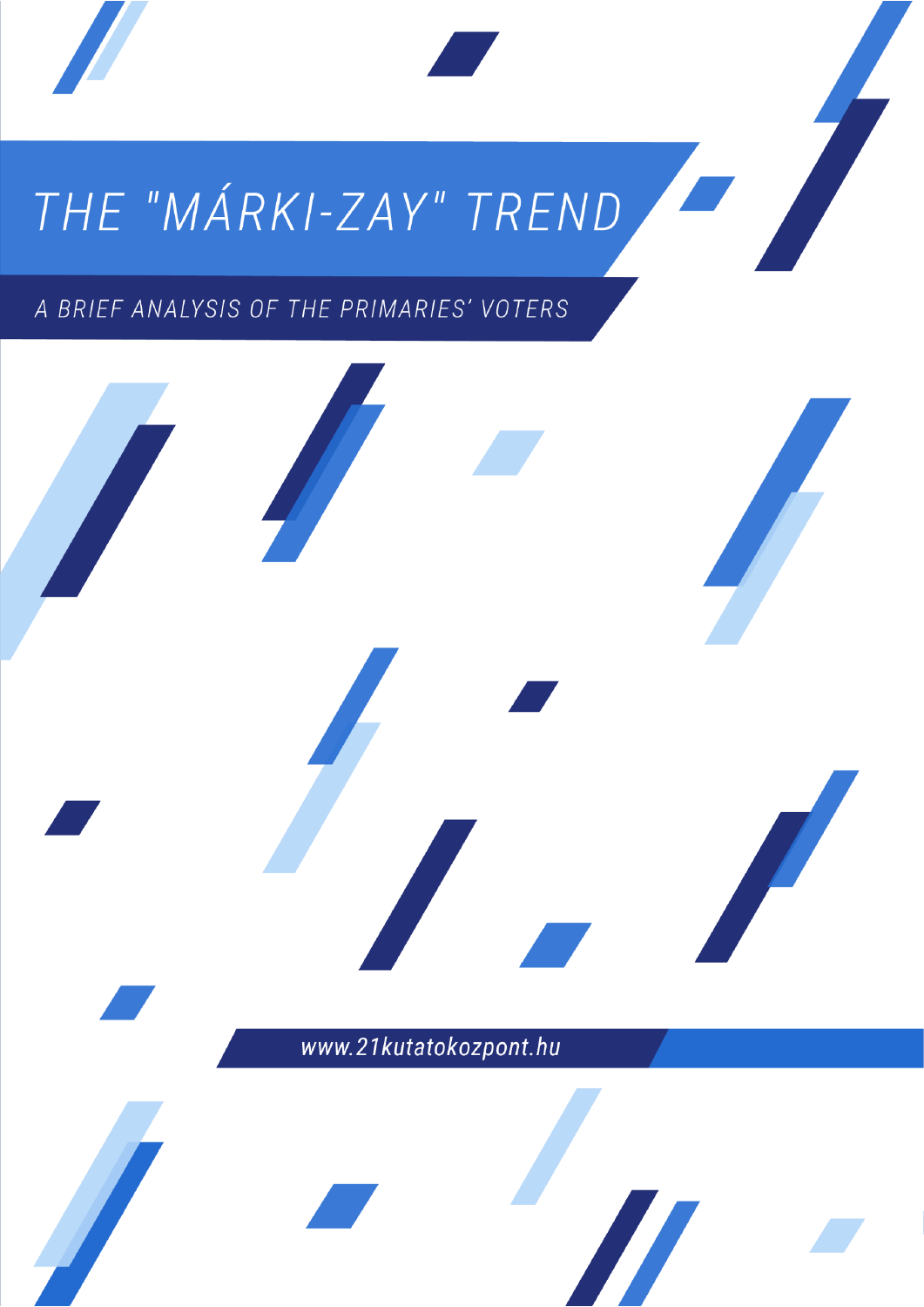#### *Executive Summary*

Péter Márki-Zay exceeded all expectations in the first round of the opposition's presidential primaries. His reputation and popularity have been on the rise since he first appeared on the political scene in 2018 and peaked during the campaign period of the primaries. His novelty and anti-establishment campaign, coupled with the divisive personality of his opponent Klára Dobrev, and the withdrawal of Gergely Karácsony (the mayor of Budapest) enabled him to win the second round of the primaries.

Whilst numerous citizens voted exclusively in the first round, the voter turnout nonetheless increased, which can be attributed to the high number of new voters (approx. 78 thousand), voting only in the final round of the primaries. It is presumed that a great proportion of this group are undecided, disillusioned and first-time (young) voters won over by Márki-Zay. Those who voted in the first round but stayed at home for the following round are supposedly the ones whose candidate did not make the final round. Most likely, they are supporters of Péter Jakab (leader of the right-wing Jobbik party) as he did not explicitly endorse either Klára Dobrev or Márki-Zay in the second round.

The altered rules of participation  $-$  i.e. unlike in the first round, one could vote anywhere regardless of their home address – could heavily influence the geographic distribution of voters. Hence, only weak correlations can be made based on these numbers. Nevertheless, it is notable that the voter turnout increased remarkably in the inner electoral constituencies of the capital.

The analysis of 21 Research Center observed the effect of Karácsony's withdrawal and his endorsement of Márki-Zay, as well as the fallout of Jakab and András Fekete-Győr from the race on the distribution of second round votes between Dobrev and Márki-Zay. The proportion of votes Jakab gained in the first round stands in positive correlation with the difference between Dobrev's in the two rounds. Put differently, in those constituencies where Jakab performed well in the first round, Dobrev could gain more votes in the second round (compared to her first-round results). The achievements of Márki-Zay negatively correlate with those of Jakab. In contrast, the share of votes for Karácsony in the first round positively correlates with the surplus of votes received by Márki-Zay in the second round. This impact is most substantial in the inner districts of Budapest (especially those in Buda); however, it cannot be ignored in other parts of the country either.

Although the victory of Márki-Zay was undoubtedly a surprise, the real question is whether he will be able to endure the next months until the 2022 general elections. Moreover, it shall be seen whether he is capable of offering a vision convincing enough for voters who stayed away from the primaries (e.g. undecided voters, opposition supporters who did not participate this time, and disillusioned Fidesz-voters). In addition, he will have to win over those voters who voted for other opposition candidates at the primaries – especially regarding voters of the Democratic Coalition (the party of Dobrev and Ferenc Gyurcsány, former Prime Minister of Hungary).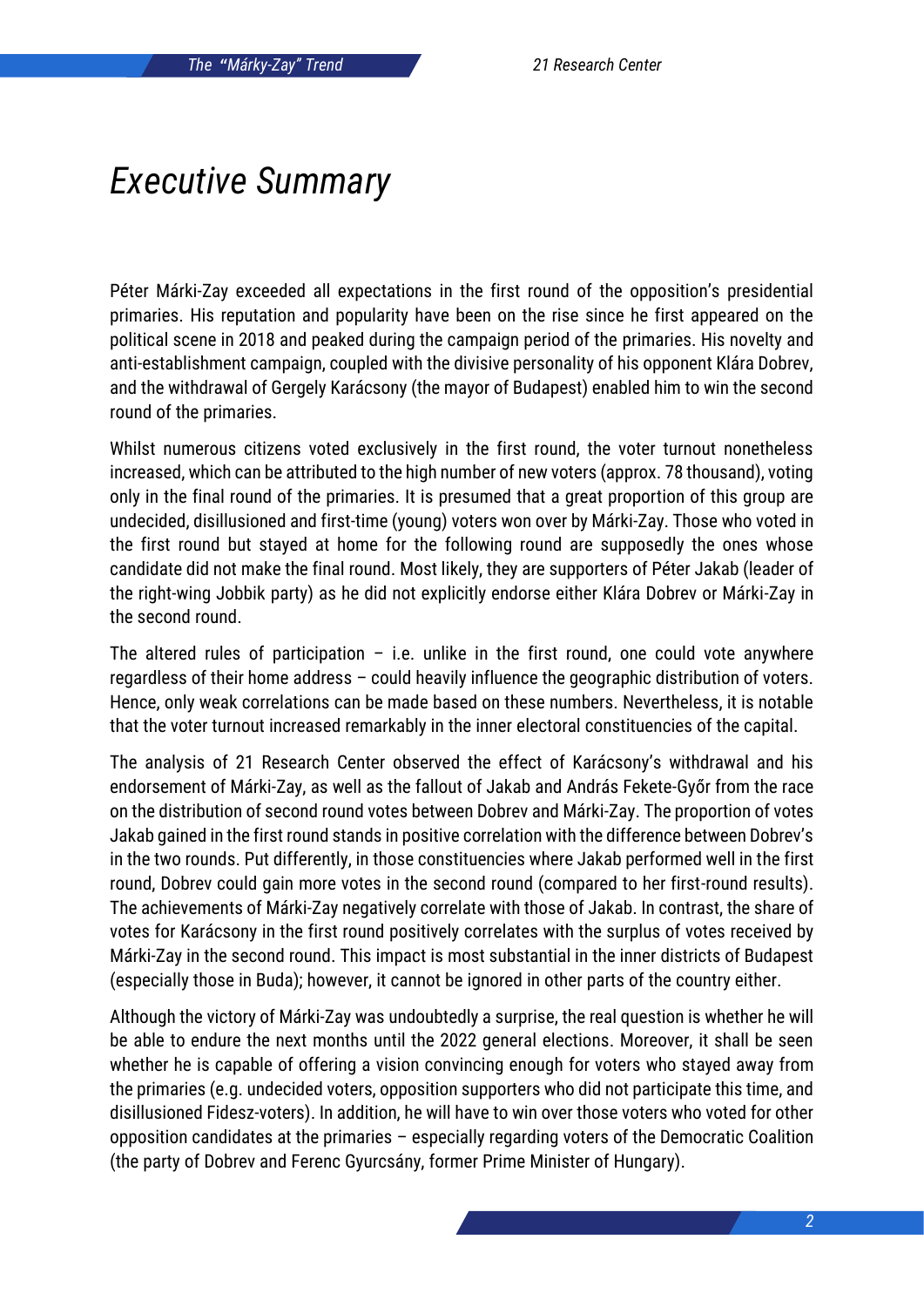#### *Our Expectations Prior to the Primaries*

The success of Márki-Zay was a big surprise considering the scarce financial resources he had and the lack of a serious organizational background. Still, did he really come from nowhere?

The mayor of Hódmezővásárhely has been among the [most popular](https://index.hu/belfold/2018/06/28/marki-zay_peter_a_legnepszerubb_ellenzeki_politikus/) politicians of the opposition – with [smaller fluctuations](https://hvg.hu/itthon/20210322_Zavecz_Jakab_Peter_miniszterelnok_jelolt) - since his [sudden break](https://index.hu/belfold/2018/02/25/hodmezovasarhelyi_idokozi_polgarmester-valasztas_eredmenye_hegedus_zoltan_marki-zay_peter/) into politics in the winter of 2018. His popularity - unlike many former leading opposition politicians' - withstood the embarrassing 2018 general elections defeat of the opposition and the [targeted smear campaign](https://www.origo.hu/itthon/20210810-markizay-peter-felesege-tobb-csecsemo-halalat-okozhatta.html) of Fidesz against him. Thus, he could dive into the 2018-2022 cycle from a relatively favourable position. Using his political opportunities, he could learn and prove his competency and leadership skills at two places at once: as the mayor of Hódmezővásárhely and as a founder of Movement for a Hungary of Everyone (MMM). Márki-Zay was the [first to enter the race](https://hvg.hu/itthon/20200701_MarkiZay_Peter_miniszterelnok_Karacsony) for the united opposition's presidential candidate in the middle of the "off season" in politics in June 2020. Although not strikingly, his popularity was on a steady rise. According to a [survey](https://hang.hu/belfold/hvg-marki-zay-es-karacsony-a-ket-legnepszerubb-ellenzeki-politikus-111750) of Medián Public Opinion and Market Research Institute, a third of eligible voters named Márki-Zay as someone they could imagine next to Karácsony in a key political position in autumn 2020. Despite his rising status, publicly available opinion polls conducted between [spring](https://index.hu/belfold/2021/02/24/median-felmeres-median-karacsony-gergely-dobrev-klara/) and [summer](https://nepszava.hu/3123350_a-median-szerint-jakab-peter-a-legnepszerubb-ellenzeki-miniszterelnok-jelolt) 2021 repeatedly underestimated him. They ranked him in the 4<sup>th</sup> place among presidential candidates and no research institute predestined him proceeding to the second round.

The unexpected underperformance of Péter Jakab; Márki-Zay's excellent execution of the television debates<sup>1</sup>; his well-targeted campaign and rhetoric criticising both the opposition and the government all contributed to him getting into the top 3 candidates, and thus the final round. As the winner of the first round, Dobrev focused on her own campaign, meanwhile Karácsony and Márki-Zay started negotiations of a co-ordinated withdrawal immediately after the first round. During this process several alternatives were discussed, but a decision was made eventually based on <u>survey</u> data and the <u>announcement</u> of Momentum<sup>2</sup> (the youngest opposition party). The talks - surprisingly to many - resulted in Karácsony withdrawing from the race to support Márki-Zay.

While nationwide primaries were unprecedented in Hungary and therefore citizens were less informed about the process, the older segment of voters returned to the voting booth in the second round as well. The long-lasting negotiations between Karácsony and Márki-Zay and the more direct and hostile campaign of the second round did not decrease voter turnout substantially. Although [several voters participated in the first round exclusively,](https://444.hu/2021/10/17/sokan-voltak-olyanok-is-akik-az-elso-forduloban-szavaztak-de-a-masodikban-nem) we suggest that this does not link to the style of the campaign. In fact, the observed voter turnout is most likely the result of the personal character of the candidates, the intensifying dynamics of the duel

<sup>1</sup> Prime minister candidate debates are a rare phenomenon in Hungarian politics and the three debates attracted a great audience.

 $2$  The party chose to endorse Péter Márki-Zay despite previous promises made to Gergely Karácsony.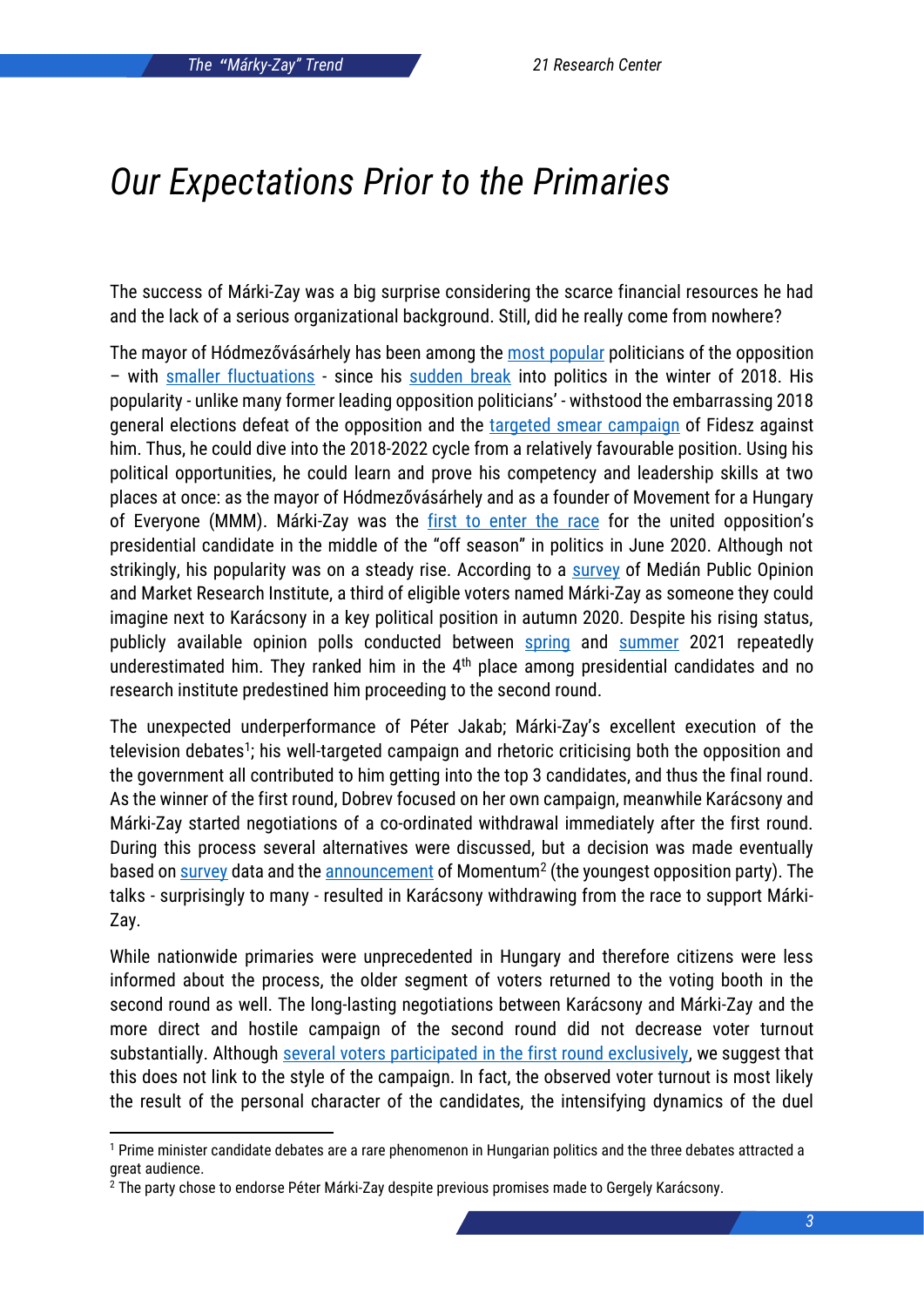increasing the stakes, and the different views on the level of policies between Dobrev and Márki-Zay.

The second round brought a [higher voter turnout.](https://atlo.team/elovalasztaseredmenyek/) 28, 667 more voters showed up in the second round than in the previous one, which equals to a 4.5 percent increase. In comparison with [international examples,](http://republikon.hu/media/100793/republikon-elovalasztas-reszvetel-21-09-18.pdf?fbclid=IwAR1yMU4zodl_nsP6SpL8FWZFBv0yxsTMN4V56KkhXPS0fxf-dkbHTYZ_TW8) such as the [American,](https://www.nytimes.com/2020/08/13/us/politics/biden-harris.html) [Italian,](https://www.euractiv.com/section/elections/news/italian-left-picks-bersani-for-monti-s-successor/) or French presidential primaries, we can observe that campaigns became more tense as the primaries' final round approached. Nonetheless, this change of character did not go hand in hand with voters' lowered appetite to participate, nor with the break-up of the given party formation or alliance.

### *Which voter groups decided the second round?*

It is important to note that [the rules of participation were changed](https://hvg.hu/itthon/20210928_Elovalasztas_ujratervezes_masodik_fordulo) between the two rounds of the primaries. Whilst in the first round, one had to vote in the constituency of their officially registered home address, everyone was free to vote wherever they preferred in the second round. Hence, the increased number of Budapest-based voters is partly due to those voters living there, but officially being registered elsewhere, as well as to those opposition supporters residing in suburban areas, but commuting to Budapest for their work or studies. One may presume that this tendency is noticeable in other bigger university towns. However, there is no data available at present on a regional level so we can only provide a superficial explanation, and we have no knowledge of how this affected participation patterns. Furthermore, one must not forget the improved performance of the online voting system for the second round. We do not know of any attacks immobilising the online system, and voting itself (both on the voters' and the operators' side) ran more effectively and smoothly, thus allowing even more citizens to participate online in the second round of primaries.

Examining the voter turnout, the second round raised two cardinal questions: (1) who are those voter groups wh[o did not participate in the first, yet voted in the second round](https://hvg.hu/itthon/20211014_ellenzeki_elovalasztas_uj_szavazok) and (2) what about those voters who [voted in the first, but stayed away for the second round.](https://merce.hu/pp/2021/10/17/javaban-folyik-az-elovalasztas-masodik-fordulojaban-leadott-szavazatok-szamlalasa-erkeznek-az-elso-reszeredmenyek/rekord-szamu-reszvetel-a-masodik-forduloban-is-de-190-ezren-mar-nem-mentek-masodjara-szavazni/)

With regards to the new voters, their appearance may also be attributed to the emergence of new political formations (such as movements and parties) and new persons (activists, movement leaders, politicians) that were able to revive the hopes of those less interested or disillusioned. In the first round, promulgating internal, anti-establishment reform, the character of Márki-Zay Péter symbolised a means of putting an end to corruption. This image was further reinforced in the second round. The value of novelty, however, is a double-edged sword: groups of voters, repeatedly favouring the new, are less inclined to become loyal once the recent grows into habitual. This implies that as soon as a fresh character arises on the scene, they might immediately turn their backs on the former favourite. In the last 10 to 15 years, such phenomena have often occurred: for instance, with LMP in 2009, with Együtt around 2013-2014, and in 2019, with Momentum.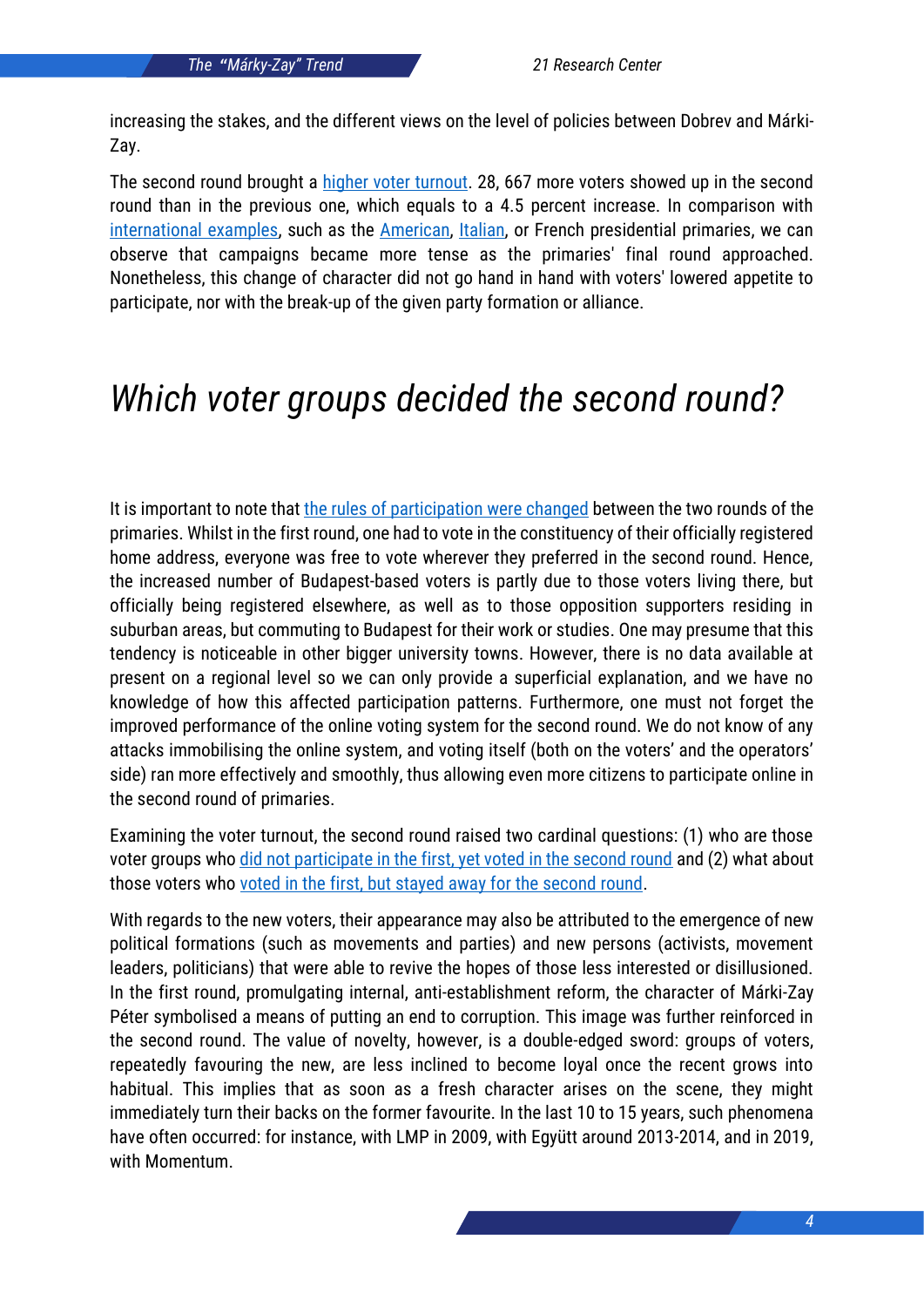The second question is perhaps even more difficult to answer. Currently, the consensus amongst pollsters is that the voters of Péter Jakab stayed at home for the second round, as [he did not](https://www.facebook.com/jakab.peter.miskolc/photos/a.2843171275745168/4752934298102180/)  [explicitly encourage them to participate.](https://www.facebook.com/jakab.peter.miskolc/photos/a.2843171275745168/4752934298102180/) However, there is no reliable opinion-poll data available at the moment that could support this theory.

# *How did the withdrawal of Karácsony and the abstention of Jakab impact the outcome of the primaries?*

According to the analysis of 21 Research Center, Márki-Zay was not resourceful enough to speak to those voters living in counties (mostly socio-economically deprived areas of the countryside) where Jakab performed better compared to the national average in the first round. In these counties, Dobrev seems to have had more success in convincing and attracting the supporters of Jakab - now left without a candidate. Where Jakab performed better in the first round, Dobrev gained more votes in the second. Based on this, it is probable that, whilst Jakab and his party Jobbik did not mobilize their voters in the second round or endorsed Dobrev, their voters were still more likely to have voted for Dobrev. Additionally, it should be noted that the supporters of Jakab were the ones who stayed at home in the largest proportion - which could have negatively impacted the second-round results of Dobrev. Truth be told, Jakab and Dobrev thrived in the same counties compared to their national average in the first round as well. Hence, the smaller share of votes she gained may be attributed to Jakab's absence from the second round and that he did not stir up his voters to choose Dobrev in the final.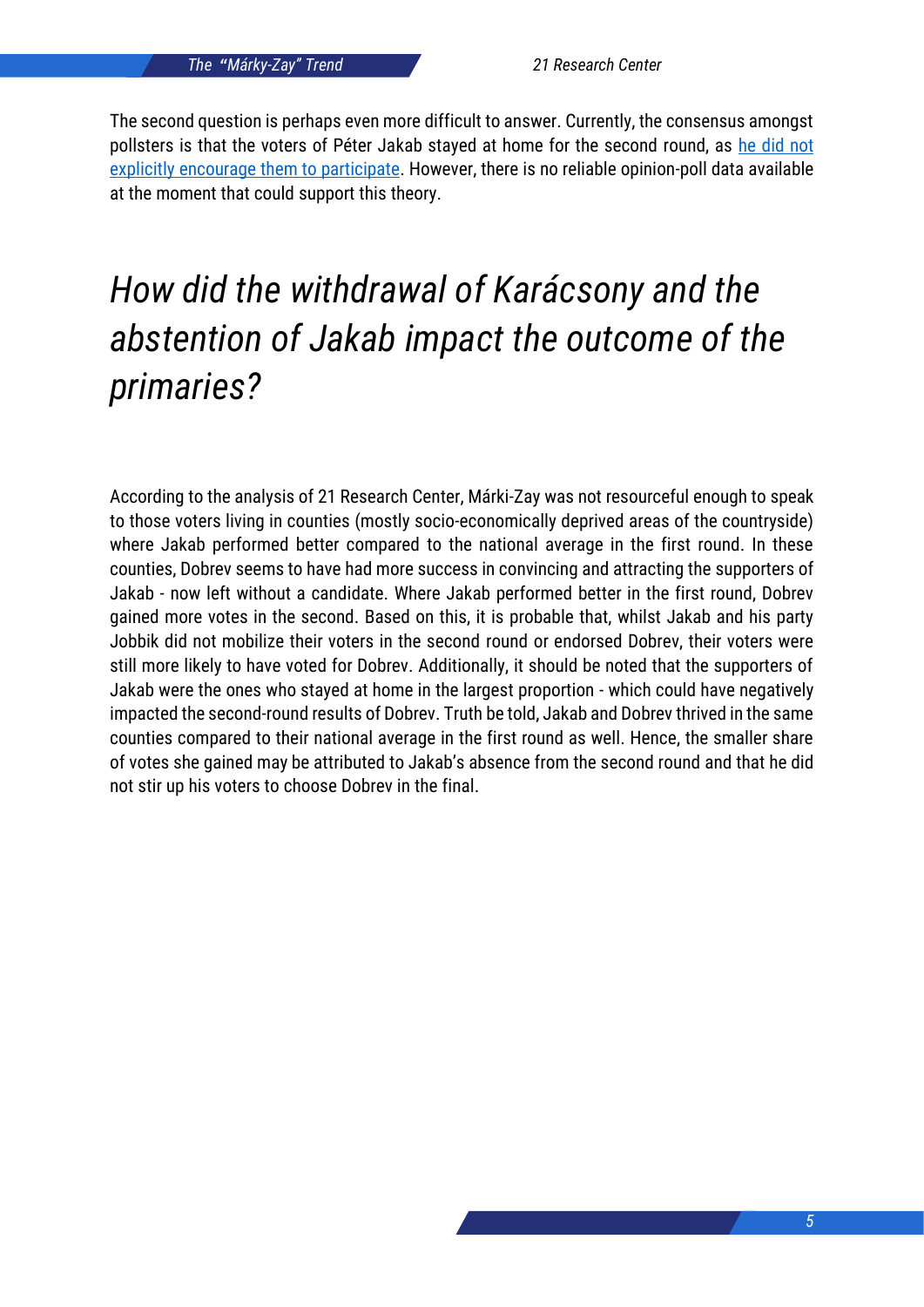Figure 1. Correlation between Péter Jakab's first-round share of votes and the difference of votes between the two rounds for Klára Dobrev



Figure 2. Correlation between Péter Jakab's first-round share of votes and the difference of votes between the two rounds for Péter Márki-Zay



The available data from the counties show that in the electoral districts where Karácsony performed better in the first round than his national average, Márki-Zay was more popular in the second round. Results of a [survey](https://24.hu/belfold/2021/10/06/elovalasztas-marki-zay-peter-karacsony-gergely-dobrev-klara-zavecz-felmeres-kozvelemenykutatas/) conducted by Závecz Research Institute after the first round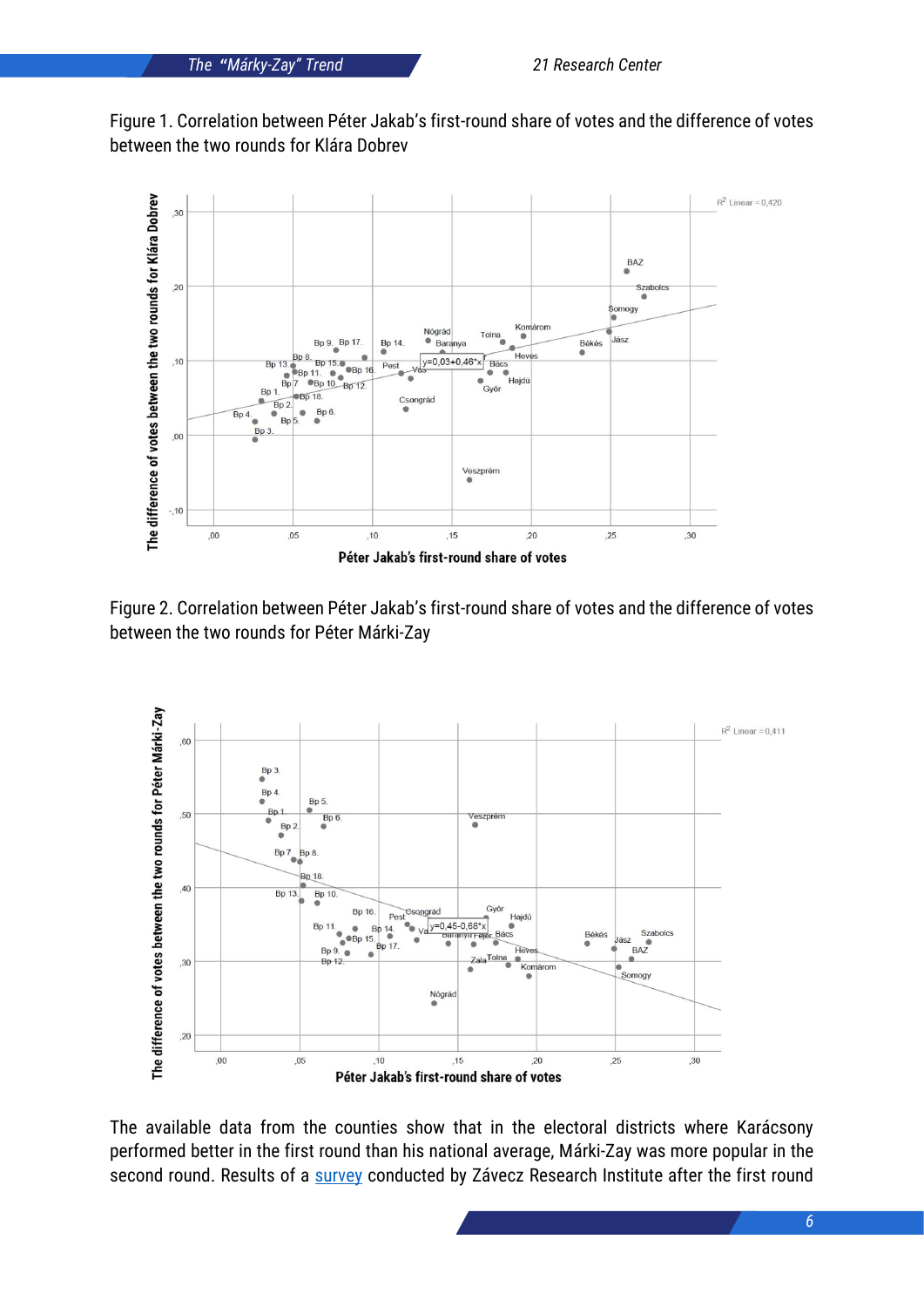showed that 56 percent of Karácsony's voters would support Márki-Zay in the second round. This suggested that supporters of Karácsony were more likely to drift towards Márki-Zay – yet, based on territorial distribution, not in the same proportion. Karácsony's endorsement of Márki-Zay primarily convinced those living in the inner districts of Pest and the green-belt of Buda to vote for Márki-Zay. At the same time, the mobilization of Karácsony in some suburban areas of Pest as well as counties could have had less effect, and the two camps of supporters did not merge fully. However, the increased number of votes for Márki-Zay can be explained with the previously mentioned new rules of the second round, which also allowed non-residents to vote in the capital.

It would be a mistake to state that the second round was won "on the streets" of Budapest. Data on counties illustrate that Márki-Zay expanded his voter base in all parts of the country, even in those counties where Karácsony underperformed his national average in the first round. Hence, in these counties the success of Márki-Zay cannot simply be accounted for by the withdrawal of Karácsony.



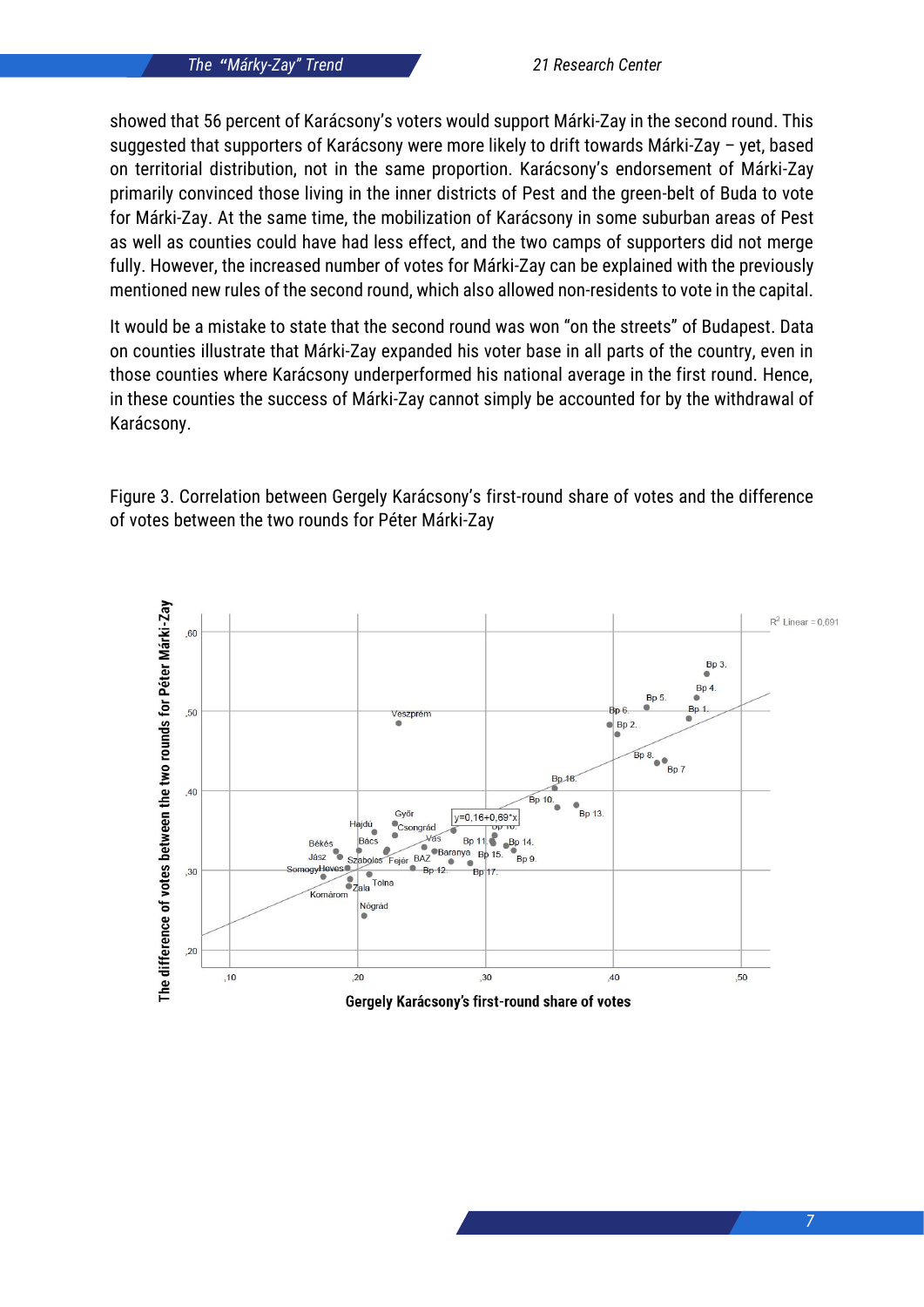*The* **"***Márky-Zay" Trend 21 Research Center*





## *Conclusion*

The present analysis of 21 Research Center aimed at establishing a hypothesis on the reasons behind the victory of Márki-Zay. The analysis has shown the mayor's undiminished popularity since 2018 as well as his nationwide reputation as of the beginning of 2020. Various reasons may be provided to explain the results of the second round. Emphasising the significance of Karácsony's withdrawal - which resulted in both the inner-city voting districts of Pest and those in the greenbelt of Buda displaying an unprecedented backing of Márki-Zay -, our study claimed this resignation to be of primal importance. Additionally, Márki-Zay could increase his voter base also in those counties, where the Budapest mayor did poorly in the first round. From the data available, we can further conclude that the majority of the András Fekete-Győr's voters went over to Márki-Zay, while those in the favour of Péter Jakab mostly chose to avoid the second round. However, deductions of individual voting fluctuations based solely on territorial data are not always precise.

The fortification of Márki-Zay could very well have opened a new chapter in Hungarian politics, but whether it is going be a one-person show, or the collective rise of the Movement for a Hungary of Everyone (MMM) as a seventh political party (currently [measured](https://publicus.hu/blog/partok-tamogatottsaga-2021-oktober/) at 4%) is yet to be seen. With the roles becoming ever more clear and delineated, it is questionable whether he is going to be